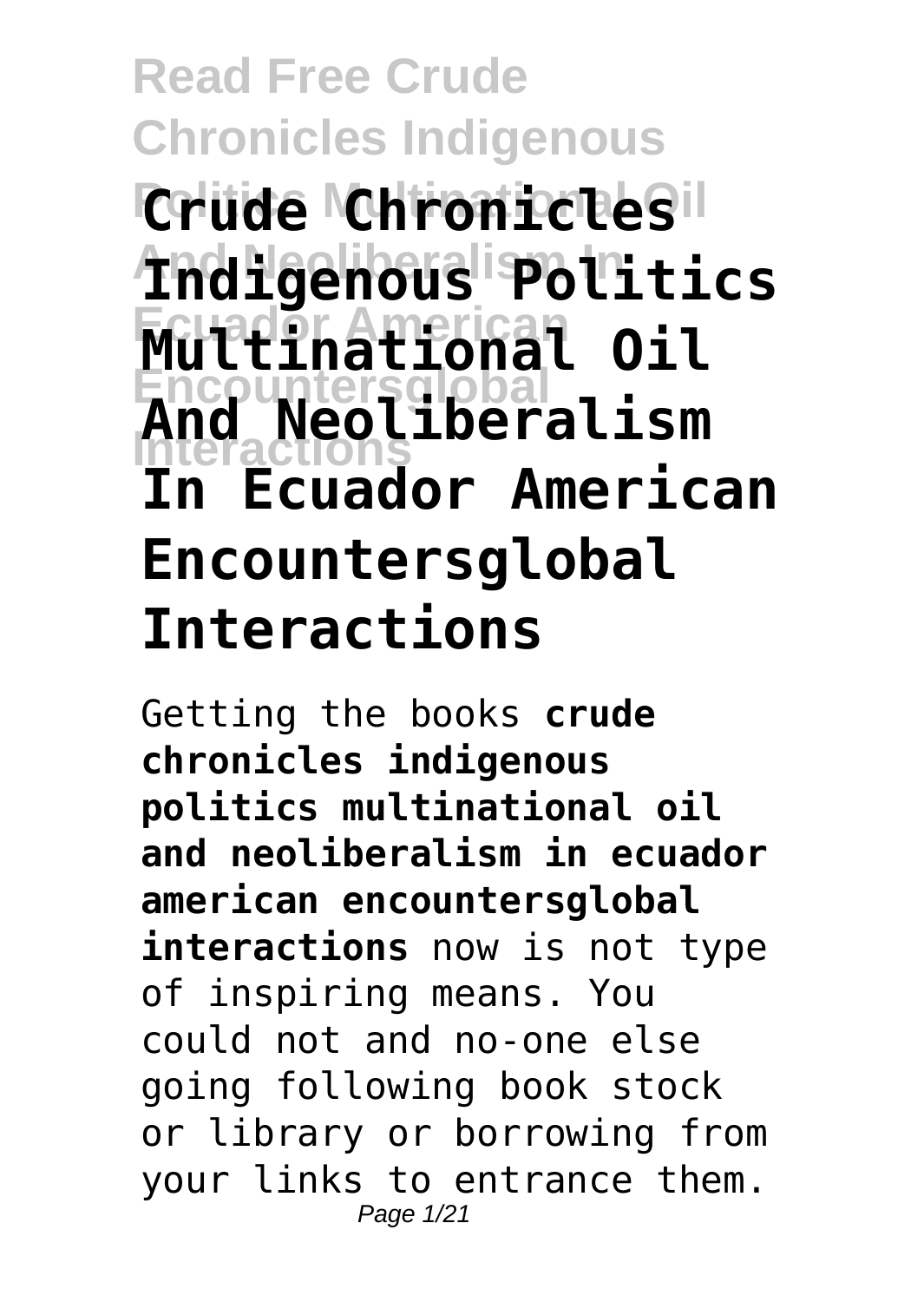**This is an agreed simple l** means to specifically **Ecuador American** This online message crude **Encountersglobal** chronicles indigenous **Politics multinational oil**<br>
and **posliberalism** in equad acquire guide by on-line. and neoliberalism in ecuador american encountersglobal interactions can be one of the options to accompany you in the manner of having additional time.

It will not waste your time. assume me, the e-book will extremely melody you other matter to read. Just invest tiny period to entry this online statement **crude chronicles indigenous politics multinational oil and neoliberalism in ecuador** Page 2/21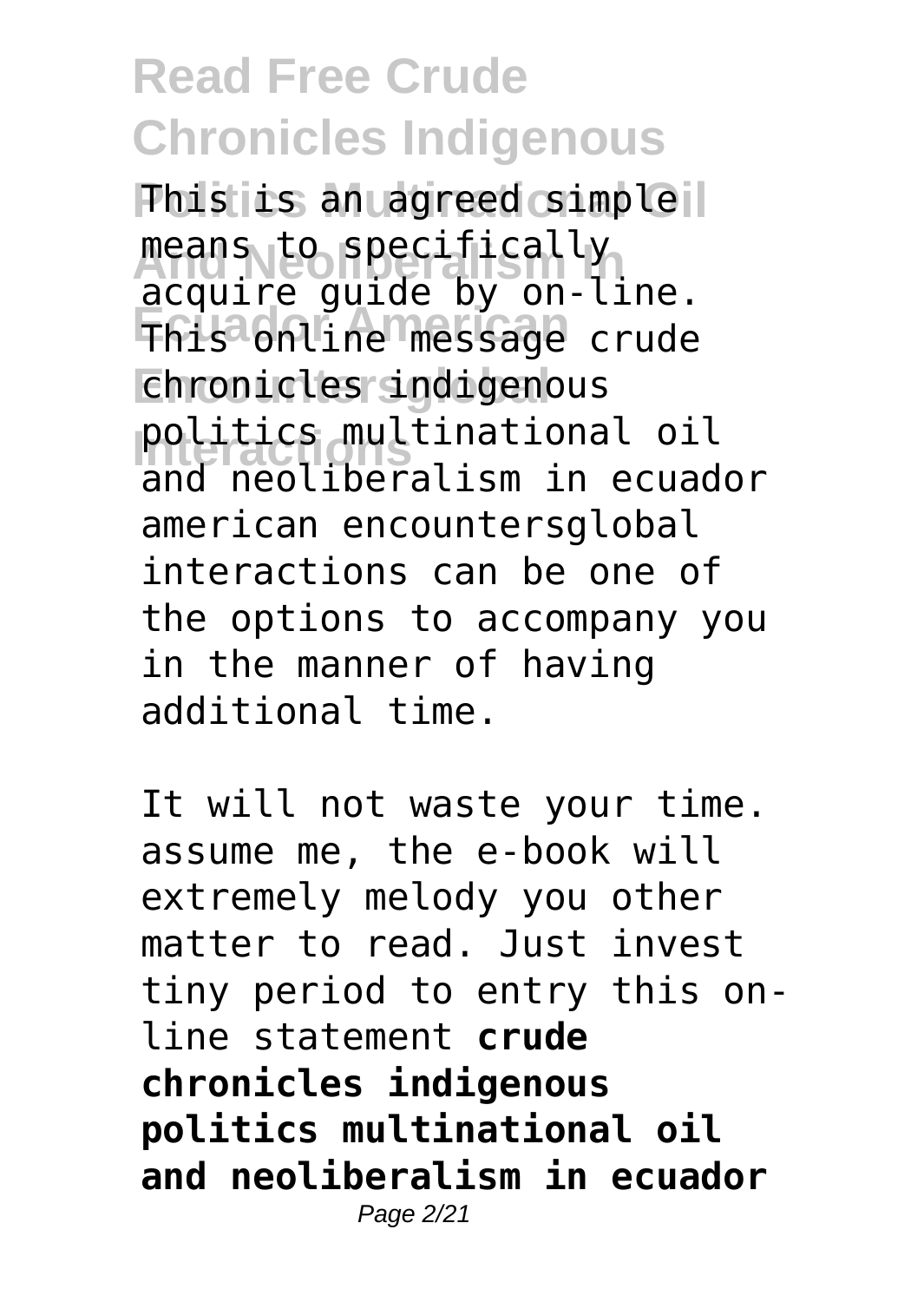**Politics Multinational Oil american encountersglobal interactions** as with ease as Erature **American Encountersglobal** evaluation them wherever you

**Interactions** Crude Chronicles Indigenous Politics Multinational Oil and Neoliberalism in Ecuador American Encount John Perkins - The Secret History of the American Empire **The Future of Indigenous Self-Governance \u0026 Self-Determination**

CORPORATE NATIONS: Threat to state sovereignty?*What happens when Multinational Corporations violate human rights?* CORPORATE POWER V STATE POWER - KJ Vids Jerry Mander - Globalization and Page 3/21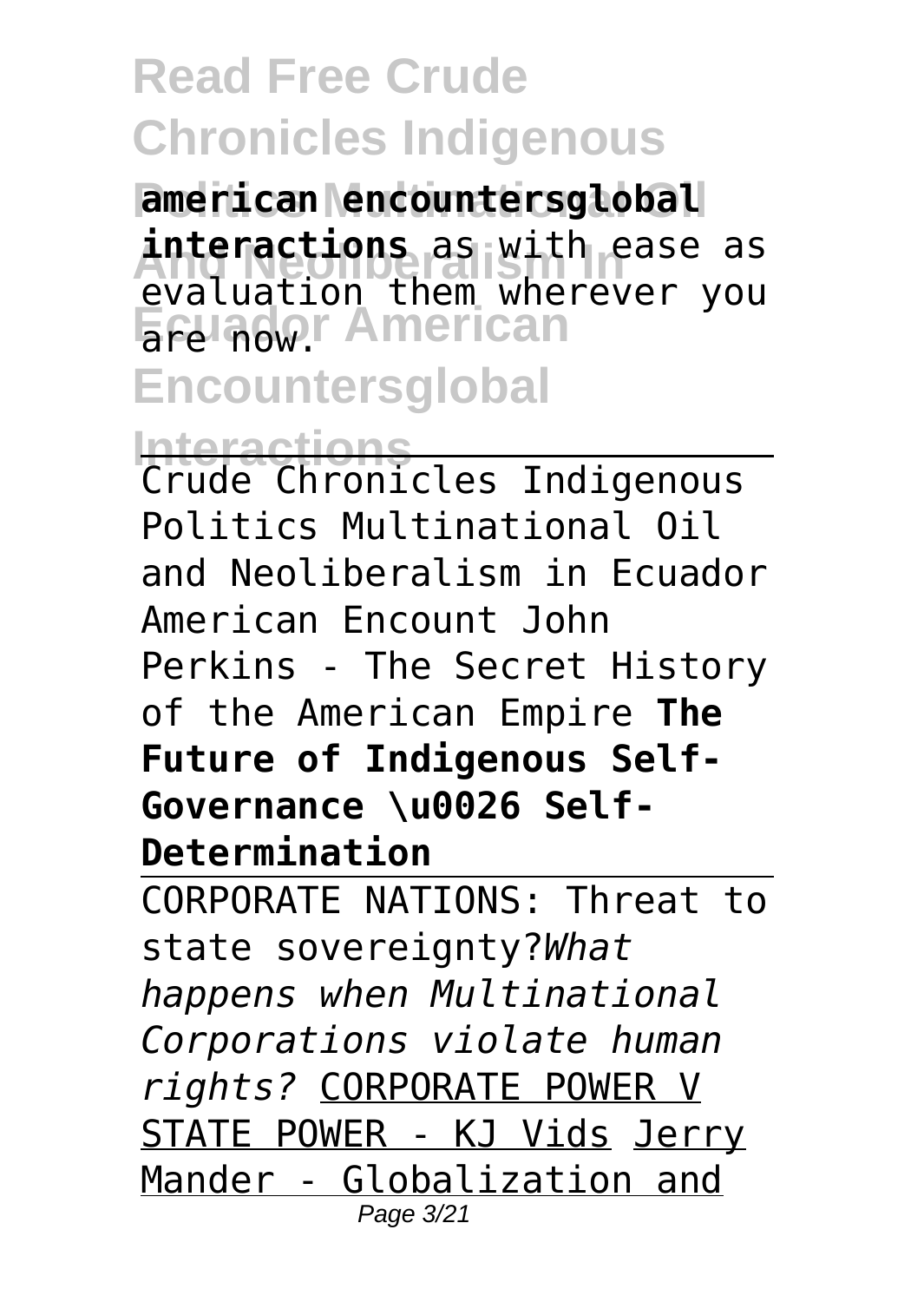**Indigenous Cultures The Empire Files: Chevron vs.**<br>The Messan Piles of Phoenix vs. **Environmental Trial of the Century** tersglobal **History: UKRAINE The the Amazon - The** Shackled Continent **The Politics, Power, and Pathologies of International Organizations (Barnett \u0026 Finnemore)** \"The Grand Design: Strategy and the U.S. Civil War\" by Dr. Donald J. Stoker **Three Minute Theory: What is Neoliberalism?** *Native American SleepMusic: canyon flute \u0026 nocturnal canyon sounds, meditation*  World's Longest Subsea Pipeline | Megastructures | Free Documentary *What is* Page 4/21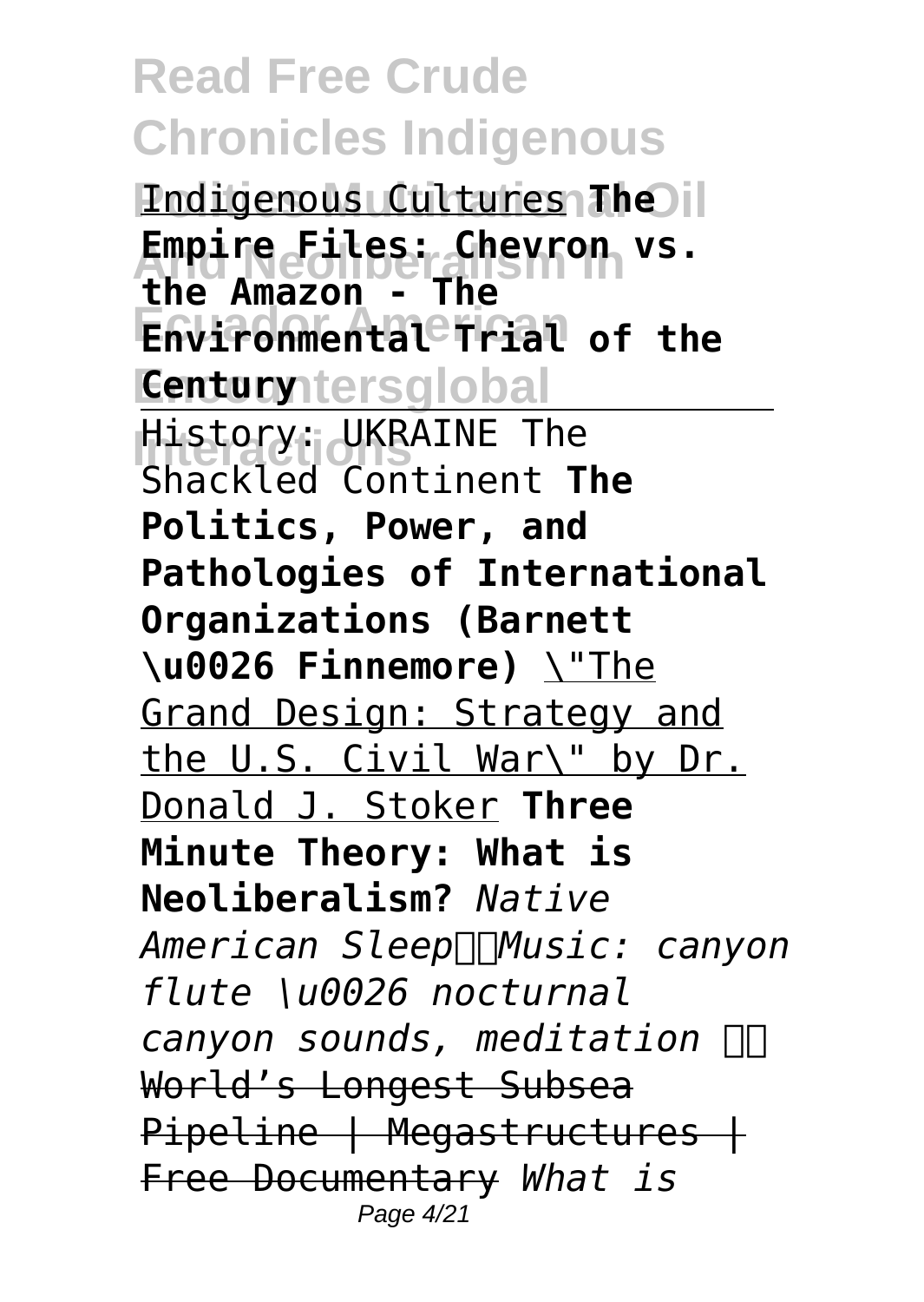**Politics Multinational Oil** *Self Determination Theory?* **And Neoliberalism In** *History of England -* **Ecuador American** Infographic Animation Supprimer Chromium de son PC **Interactions** | Tutoriel FR **Climate change** *Documentary* Global Warming **in 60 seconds Qatar is the RICHEST country but is it FAIR? - KJ VIDS** *How to Add Google AdSense Code inside a WordPress Post*

CWR 2013 - Innovation: The Possibilities of Changing the Paradigm Panel Indigenous Governance  $\Pi$  LECTURE 10:  $\Pi\Pi$ *RUSSIA : HOW MANY COUNTRIES ARE THERE IN THE WORLD ?* Drawdown: The Most Comprehensive Plan Ever Proposed to Reverse Global Warming | Bioneers *Chapter 8- Nationalism(Part II)* **Big** Page 5/21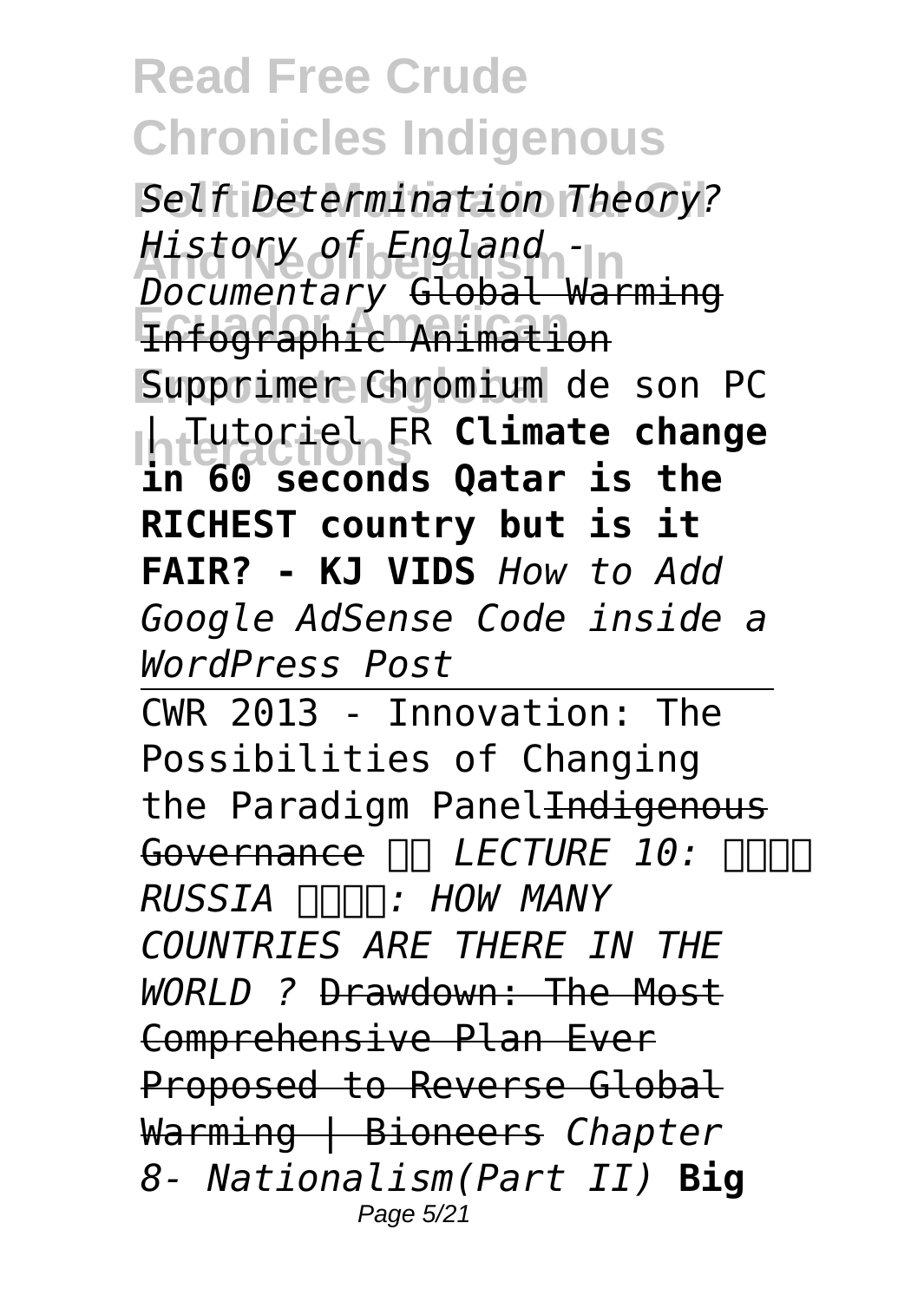**Politics Multinational Oil farms make big flu: And Neoliberalism In discussion with Rob Wallace Ecuador American** Inarticulate': Exploring the **Politics of Indigenous Interactions** *Indigenous Politics* 'Tragedy of the knowledge *Crude Chronicles Multinational* Crude Chronicles. traces the emergence during the 1990s of a highly organized indigenous movement and its struggles against a U.S. oil company and Ecuadorian neoliberal policies. Against the backdrop of mounting government attempts to privatize and liberalize the national economy, Suzana Sawyer shows how neoliberal reforms in Ecuador led to a crisis of governance, Page 6/21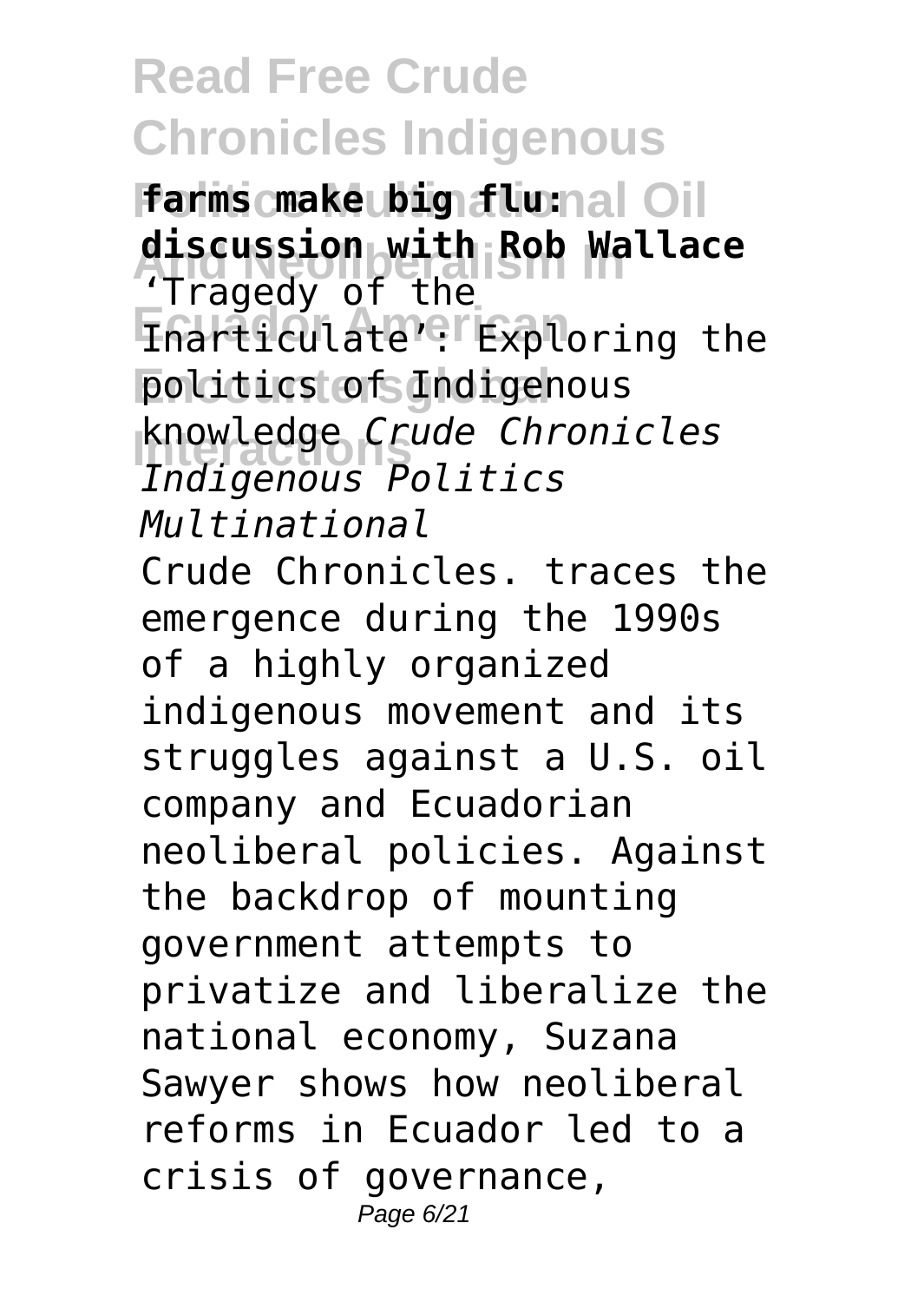**Paccountability, and al Oil** representation that spurred **Eatin America's strongest Endigenous movements.** one of twentieth-century

**Interactions** *Crude Chronicles: Indigenous Politics, Multinational Oil*

*...*

Crude Chronicles traces the emergence during the 1990s of a highly organized indigenous movement and its struggles against a U.S. oil company and Ecuadorian neoliberal policies. Against the backdrop of mounting government attempts to privatize and liberalize the national economy, Suzana Sawyer shows how neoliberal reforms in Ecuador led to a Page 7/21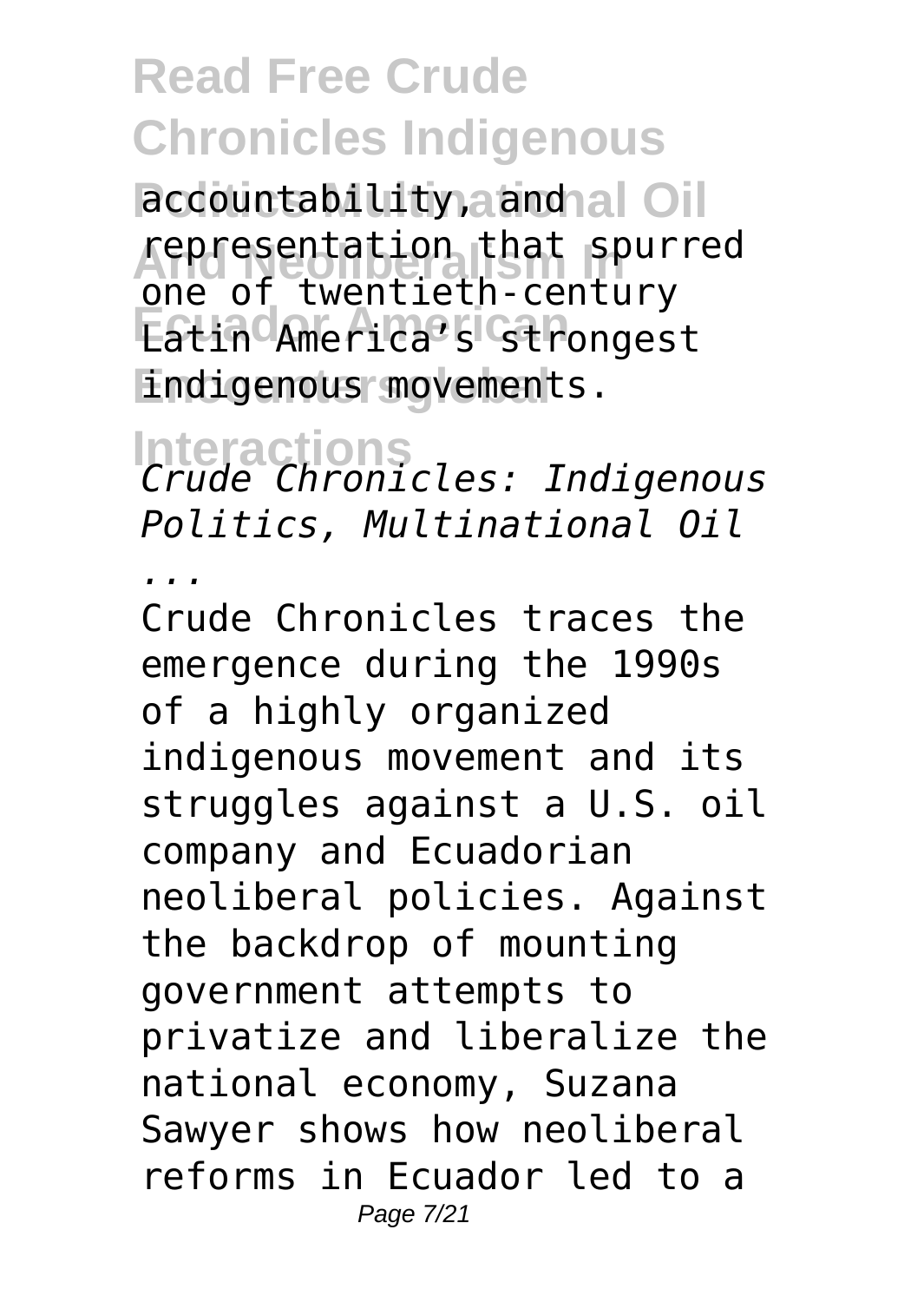*<u>Politics</u>* Crisis of governance,  $\circ$  Oil accountability, and **In Economistical Contract Contract Contract Contract Contract Contract Contract Contract Contract Contract Contract Contract Contract Contract Contract Contract Contract Contract Contract Contract Contract Contract Contract Encountersglobal** Latin America's strongest **Interactions** indigenous movements. representation that spurred

*Crude Chronicles: Indigenous Politics, Multinational Oil*

*...*

Crude Chronicles traces the emergence during the 1990s of a highly organized indigenous movement and its struggles against a U.S. oil company and Ecuadorian neoliberal policies. Against the backdrop of mounting government attempts to privatize and liberalize the national economy, Suzana Sawyer shows how neoliberal Page 8/21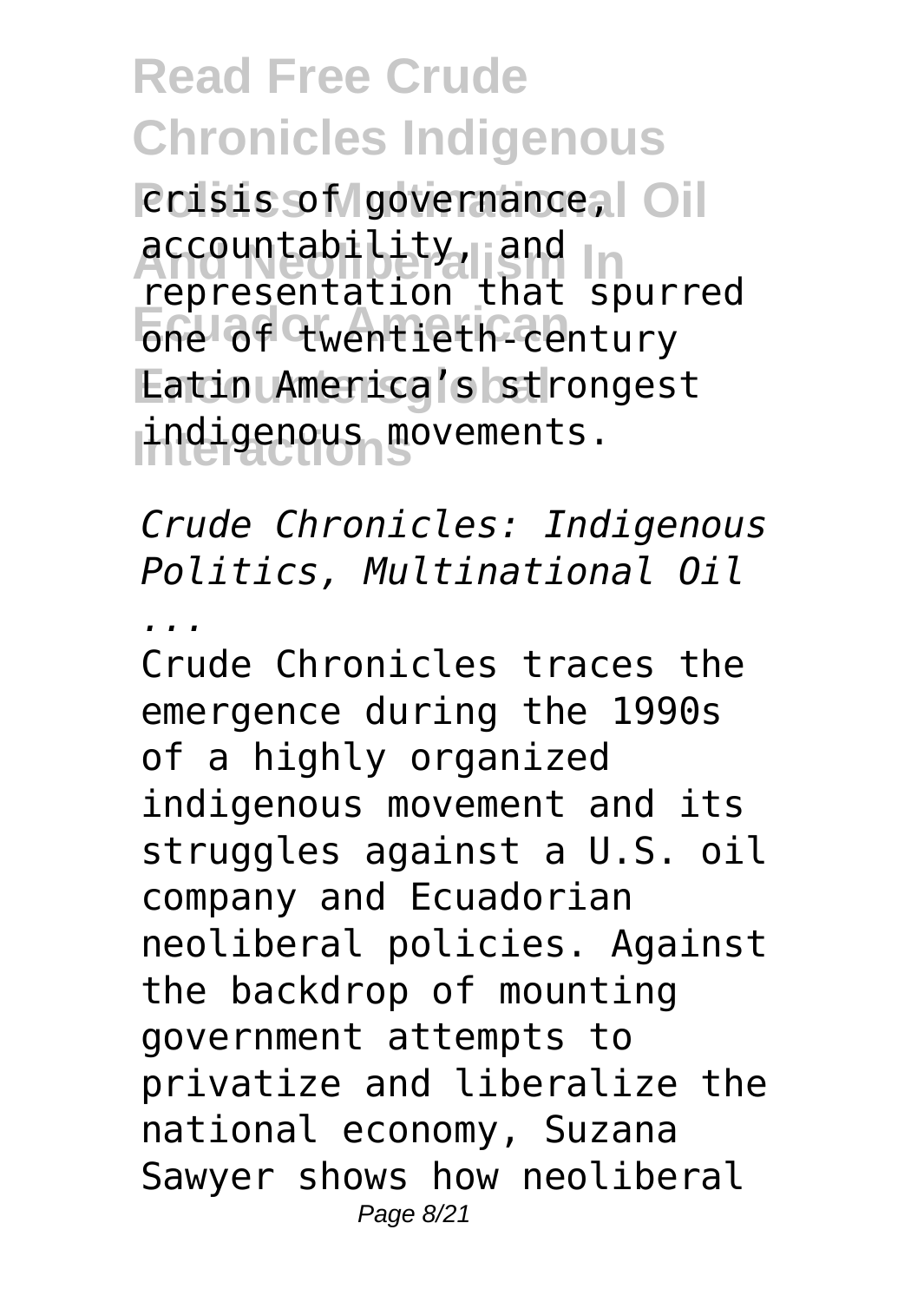**Politics Multinational Oil** reforms in Ecuador led to a crisis of governance<sub>n</sub> **Ecuador American** representation that spurred **One of twentieth-century** Latin America's strongest accountability, and indigenous movements.

*Crude Chronicles: Indigenous Politics, Multinational Oil*

*...*

Crude Chronicles traces the emergence during the 1990s of a highly organi As the source of this oil, the Ecuadorian Amazon has borne the far-reaching social and environmental consequences of a growing U.S. demand for petroleum and the dynamics of economic globalization it necessitates.

Page 9/21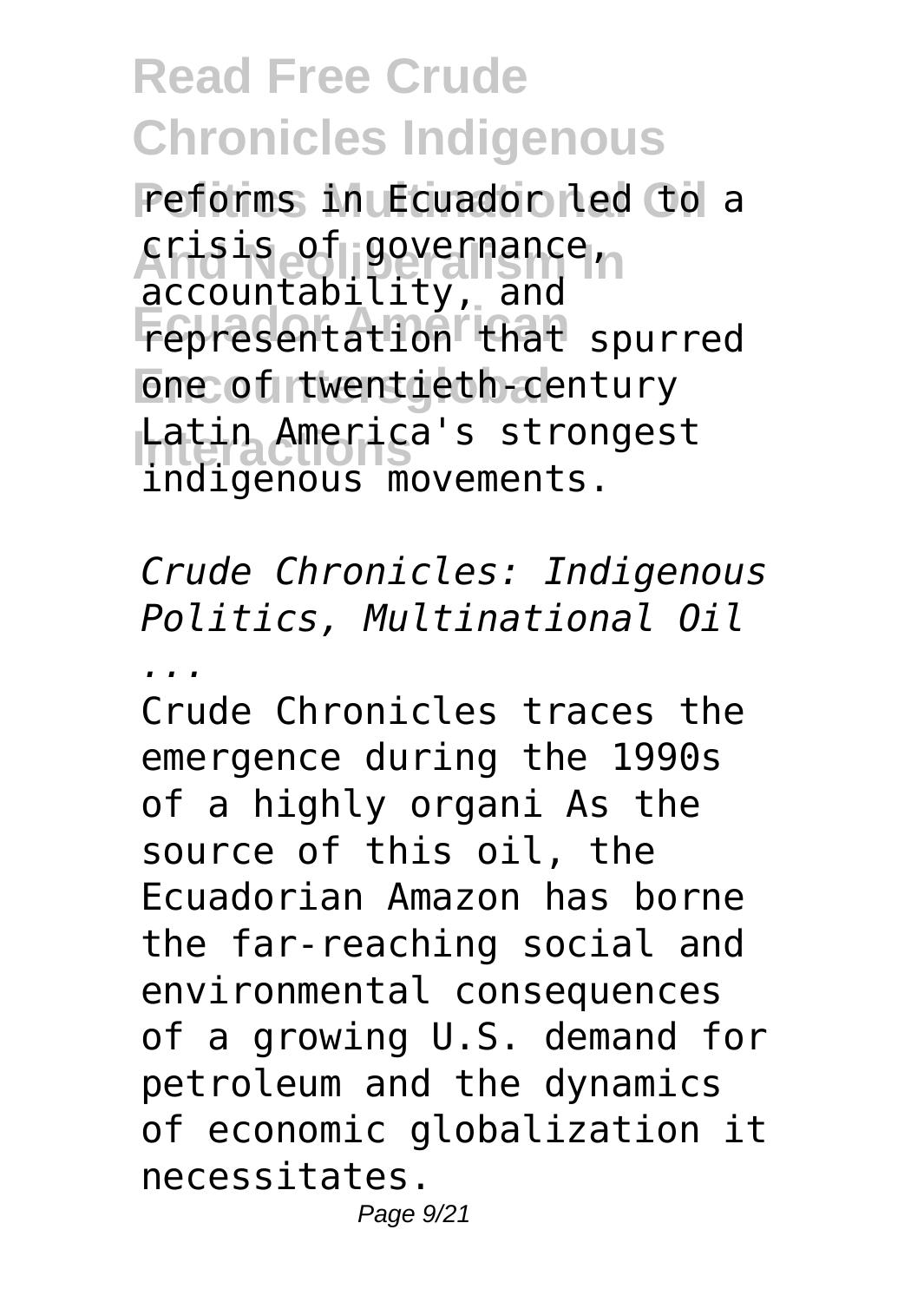**Read Free Crude Chronicles Indigenous Politics Multinational Oil And Neoliberalism In** *Politics, Multinational Oil* **Ecuador American** *...* **Crude Chronicles traces the EXECUTER EMERGENCE CONTROL**<br>
external proposition *Crude Chronicles: Indigenous* of a highly organized indigenous movement and its struggles against a U.S. oil

company and Ecuadorian neoliberal policies. Against the...

*Crude Chronicles: Indigenous Politics, Multinational Oil*

*...*

Crude Chronicles traces the emergence during the 1990s of a highly organized indigenous movement and its struggles against a U.S. oil company and Ecuadorian Page 10/21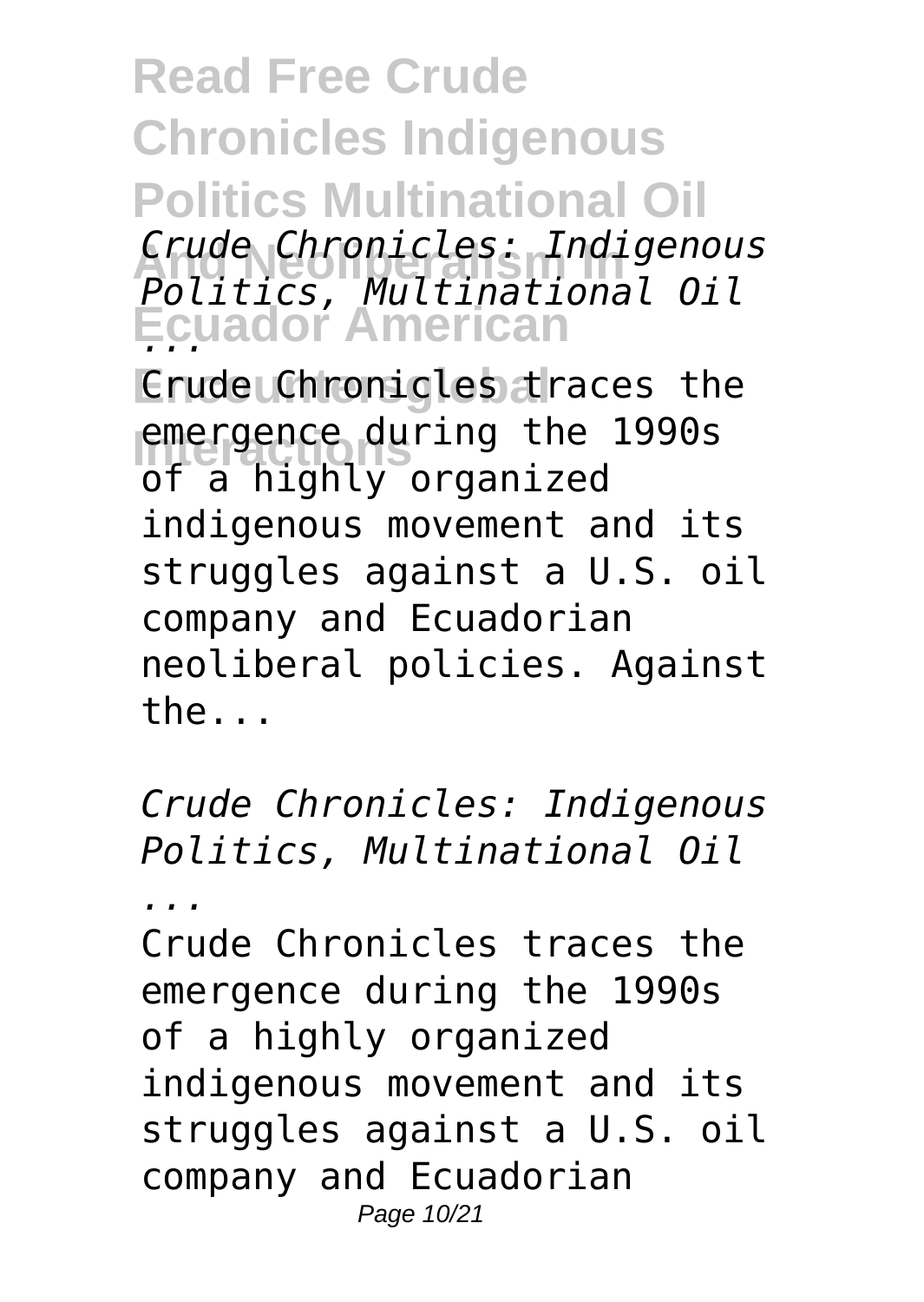**Politics Multinational Oil** neoliberal policies. Against the backdrop of mounting<br>covernments tampts to **Ecuador American** privatize and liberalize the national economy, Suzana Sawyer shows how neoliberal government attempts to reforms in Ecuador led to a crisis of governance, accountability, and representation that spurred one of twentieth-century Latin America s strongest indigenous movements.

*Crude Chronicles: Indigenous Politics, Multinational ...* Suzana Sawyer's Crude Chronicles: Indigenous Politics, Multinational Oil, and Neoliberalism in Ecuador is an innovative attempt to bring new objects of Page 11/21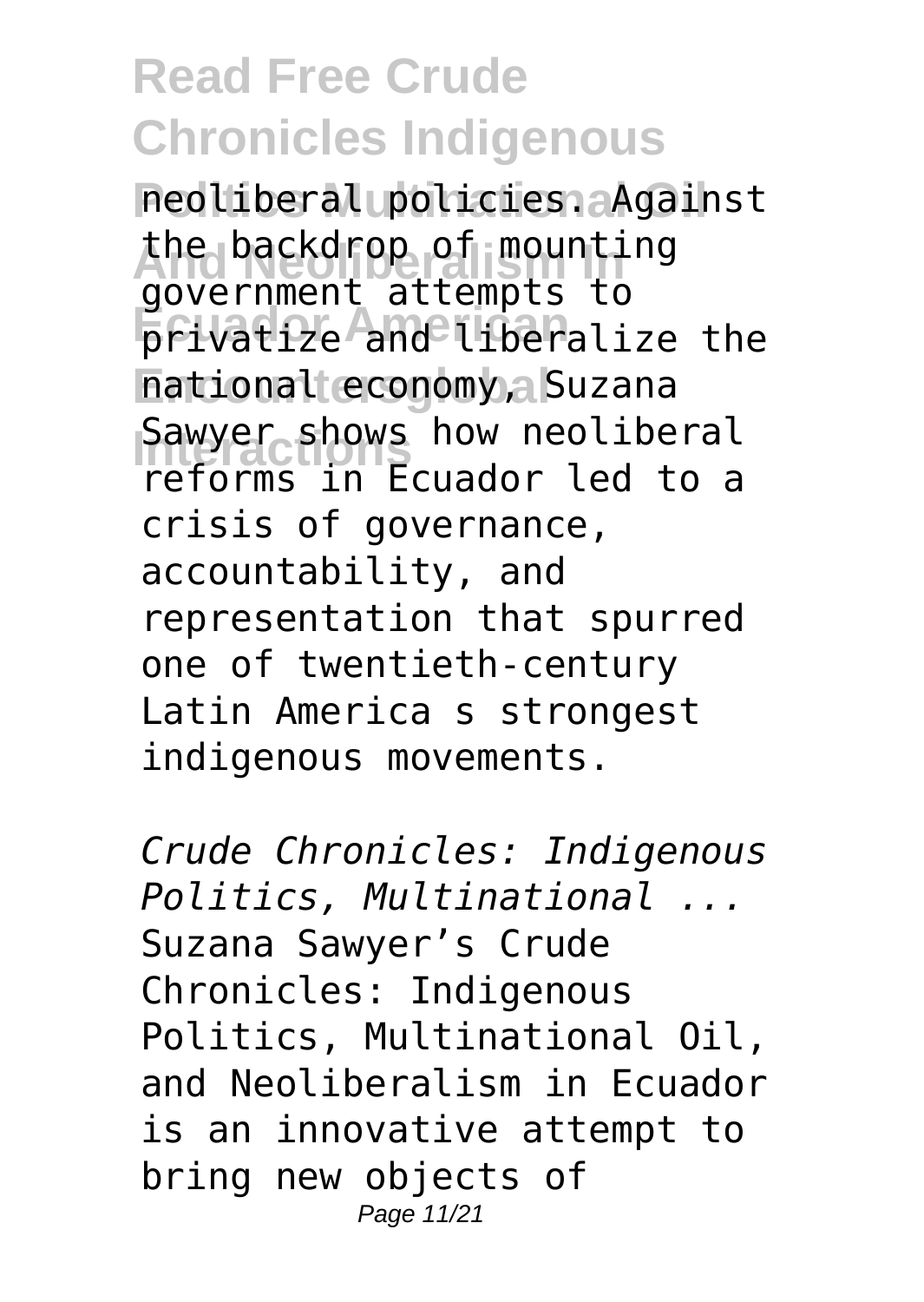analysis Mutortheonal Oil **And Neoliberalism In** anthropological domain.

**Ecuador American** *Crude Chronicles: Indigenous* **Encountersglobal** *Politics, Multinational Oil*

**Interactions** *...* "Crude Chronicles seamlessly weaves the compelling richness of an exceptional ethnographic account with the power of a story well told. By chronicling the history of the ongoing contest that has characterized the politics of petroleum in the Ecuadorian Amazon, Sawyer brilliantly illustrates the imbricated process by which indigenous and neoliberal geophraphies are configured and reconfigured in the Page 12/21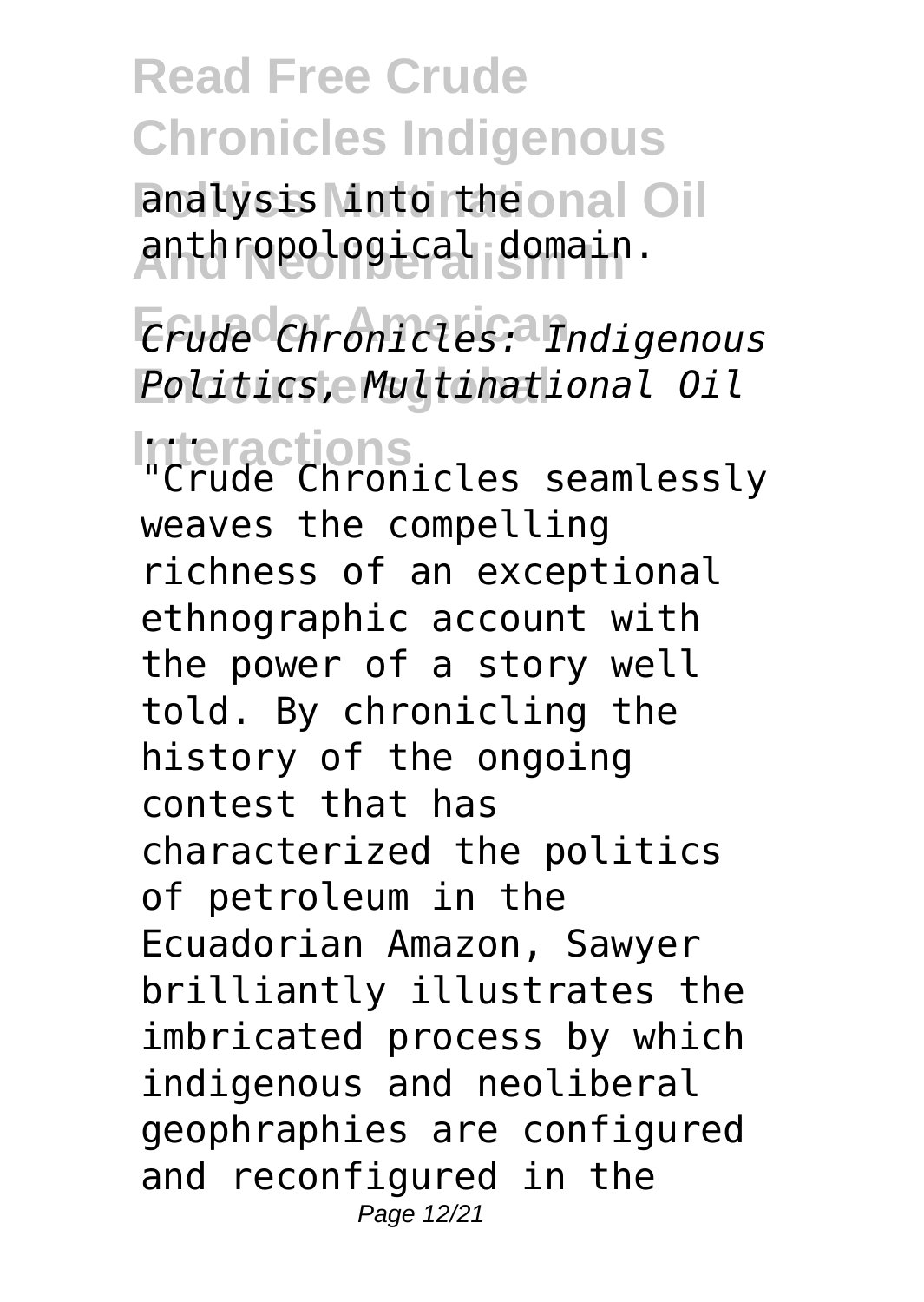process of making nature, **And Neoliberalism In** nation, and citizens.

**Ecuador American** *Crude Chronicles: Indigenous* **Encountersglobal** *Politics, Multinational Oil*

**Interactions** *...* Crude Chronicles: Indigenous Politics, Multinational Oil, and Neoliberalism in Ecuador (American Encounters/Global Interactions) Paperback – 7 Jun. 2004.

*Crude Chronicles: Indigenous Politics, Multinational Oil*

*...*

Crude Chronicles. traces the emergence during the 1990s of a highly organized indigenous movement and its struggles against a U.S. oil company and Ecuadorian Page 13/21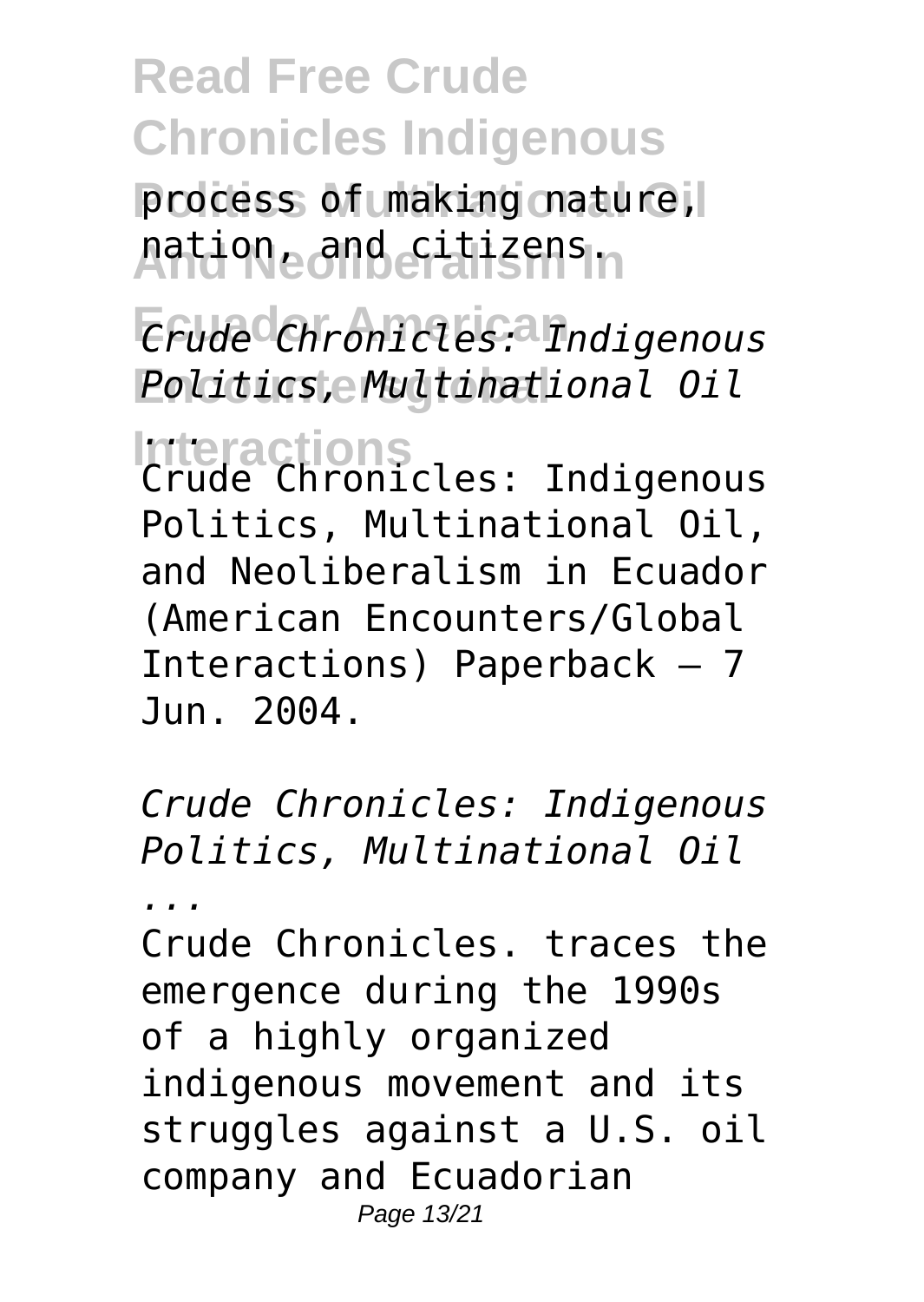**Politics Multinational Oil** neoliberal policies. Against the backdrop of mounting<br>covernments tampts to **Ecuador American** privatize and liberalize the national economy, Suzana Sawyer shows how neoliberal government attempts to reforms in Ecuador led to a crisis of governance, accountability, and representation that spurred one of twentieth-century Latin America's strongest indigenous movements.

*Duke University Press - Crude Chronicles* Book review of Crude Chronicles: Indigenous Politics, Multinational Oil, and Neoliberalism in Ecuador. Suzana Sawyer. Durham, NC: Duke University Page 14/21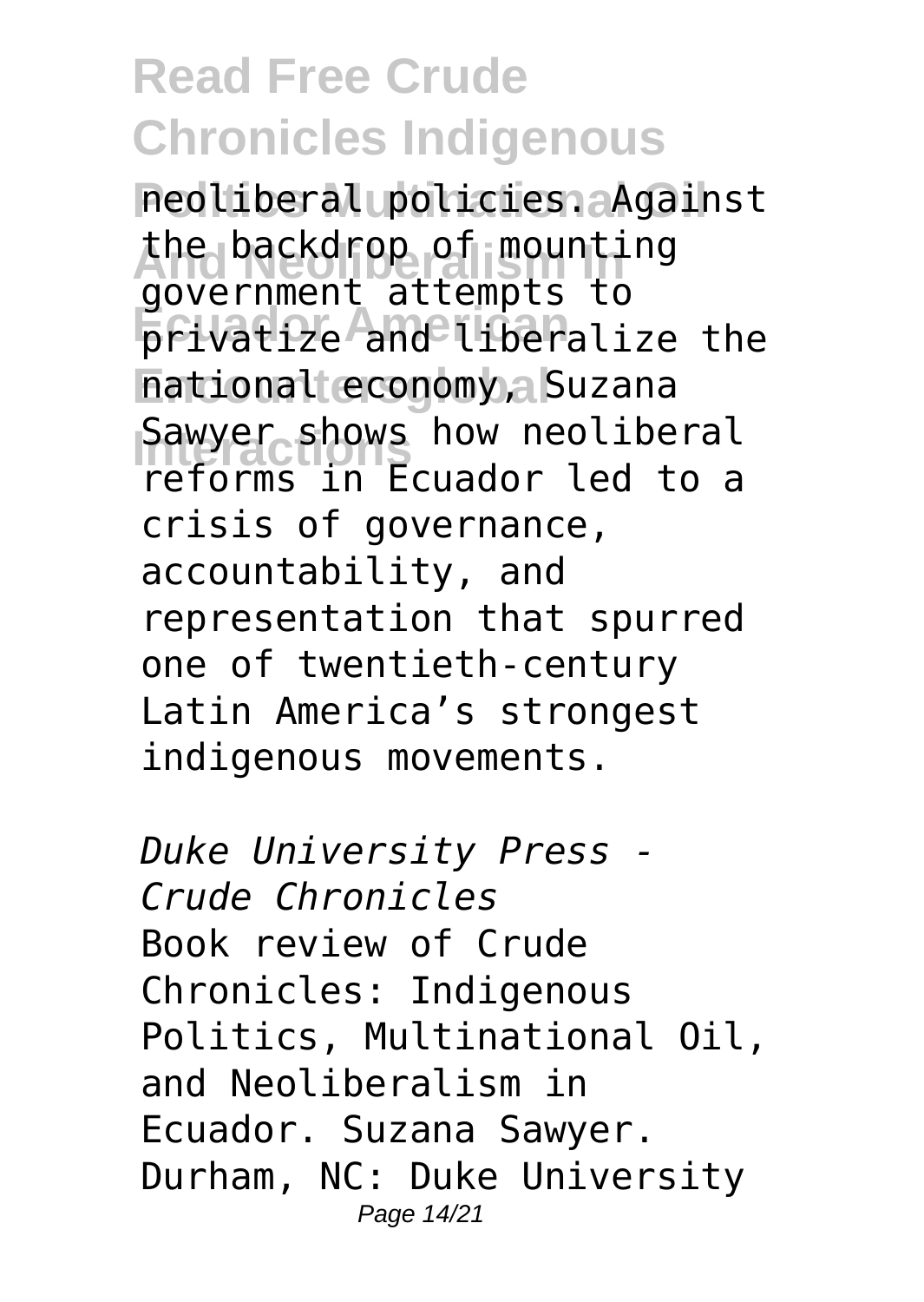**Read Free Crude Chronicles Indigenous** Press<sub>c</sub>s2004. tixiational Oil **And Neoliberalism In** *"Crude Chronicles:* **Ecuador American** *Indigenous Politics,* **Encountersglobal** *Multinational Oil ...* Sawyer, Suzana (2004) Crude Chronicles: Indigenous Politics, Multinational Oil, and Neoliberalism in Ecuador , Duke University Press (Durham and London), xiv + 294 pp. \$22.95 hbk. Suzana Sawyer's Crude Chronicles examines the complex terrain of contention and negotiation among indigenous communities, transnational petroleum corporations and the state in Ecuador's Amazon region.

*Crude Chronicles: Indigenous* Page 15/21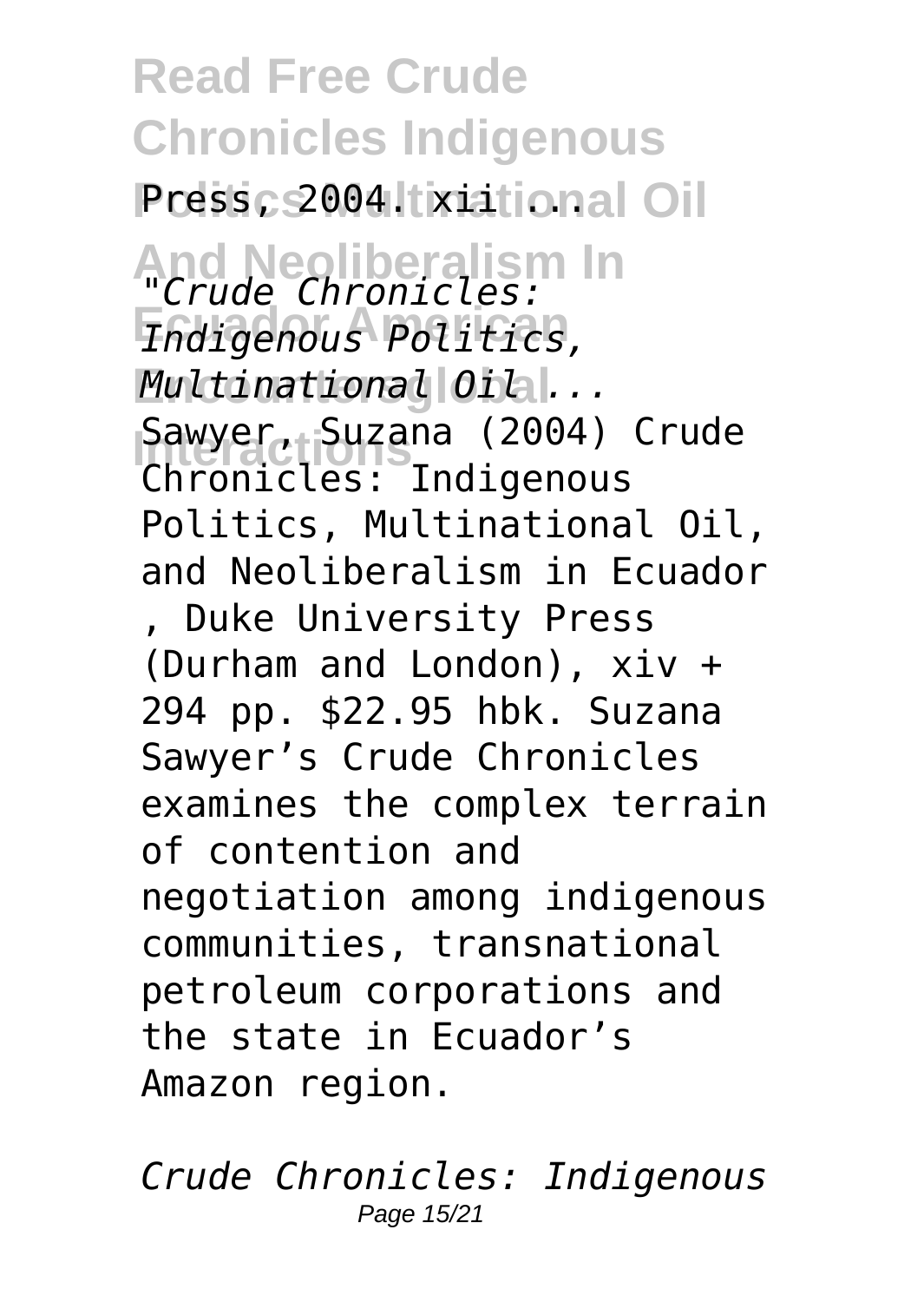**Politics Multinational Oil** *Politics, Multinational Oil*

**And Neoliberalism In** *...* **Ecuador American** Politics, Multinational Oil, **End Neoliberalism in Ecuador** by Suzana Sawyer and<br>**Bublisher Buke Unive** Crude Chronicles Indigenous Publisher Duke University Press Books. Save up to 80% by choosing the eTextbook option for ISBN: 9780822385752, 0822385759.

*Crude Chronicles | 9780822332831, 9780822385752 | VitalSource* Crude Chronicles traces the emergence during the 1990s of a highly organized indigenous movement and its struggles against a U.S. oil company and Ecuadorian neoliberal policies. Against Page 16/21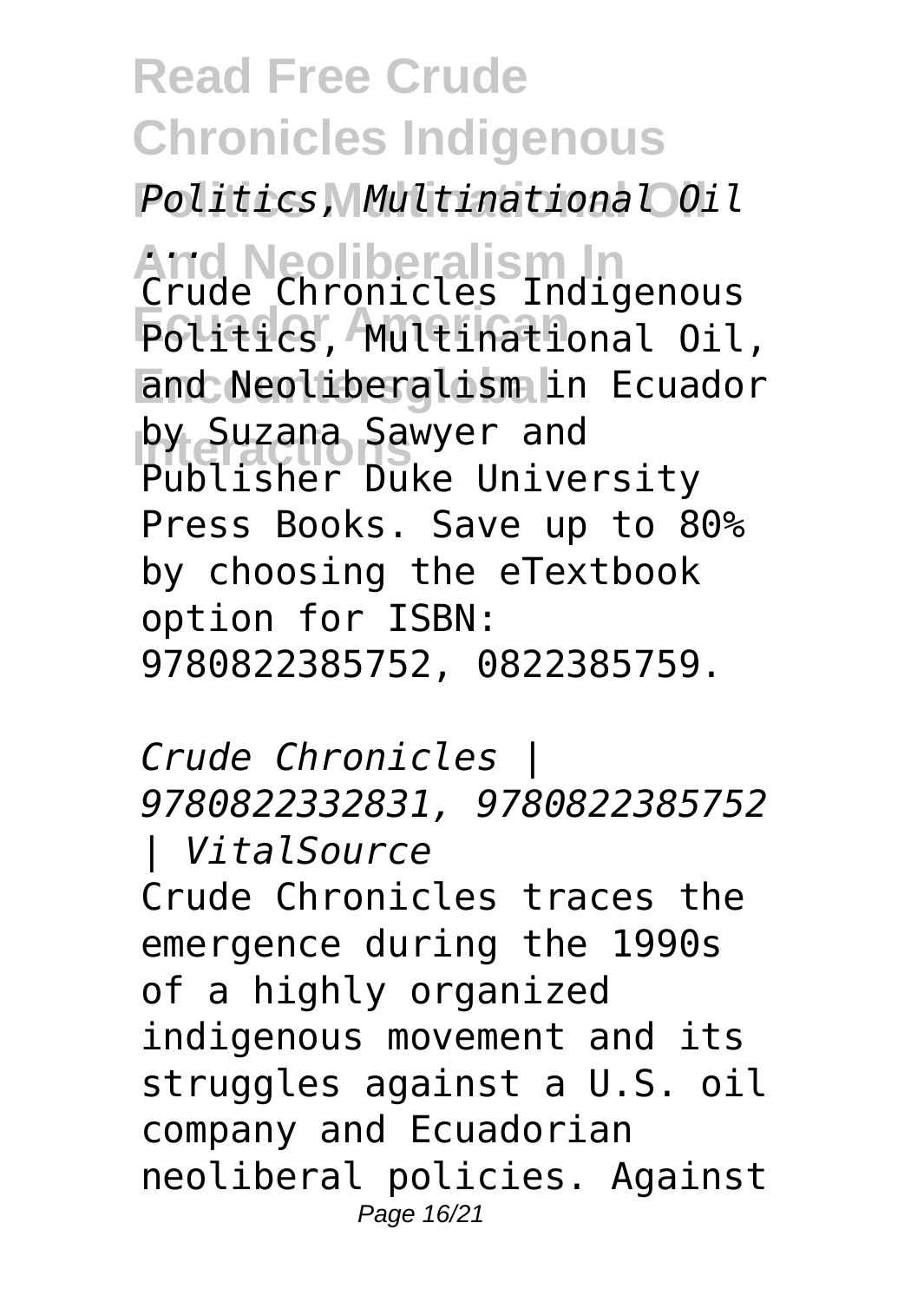the backdrop of mounting il government attempts to<br>privatize and liberalize the **Ecuador American** national economy, Suzana Sawyer shows how neoliberal **reforms** in Ecuador led to a government attempts to crisis of governance, accountability, and representation that spurred one of twentieth-century Latin America's strongest indigenous movements.Through ...

*Crude Chronicles on Apple Books*

Crude Reflections: Oil, Ruin and Resistance in the Amazon Rainforest by Lou Dematteis and Kayana Szymczak. Crude Chronicles: Indigenous Politics, Multinational Oil, Page 17/21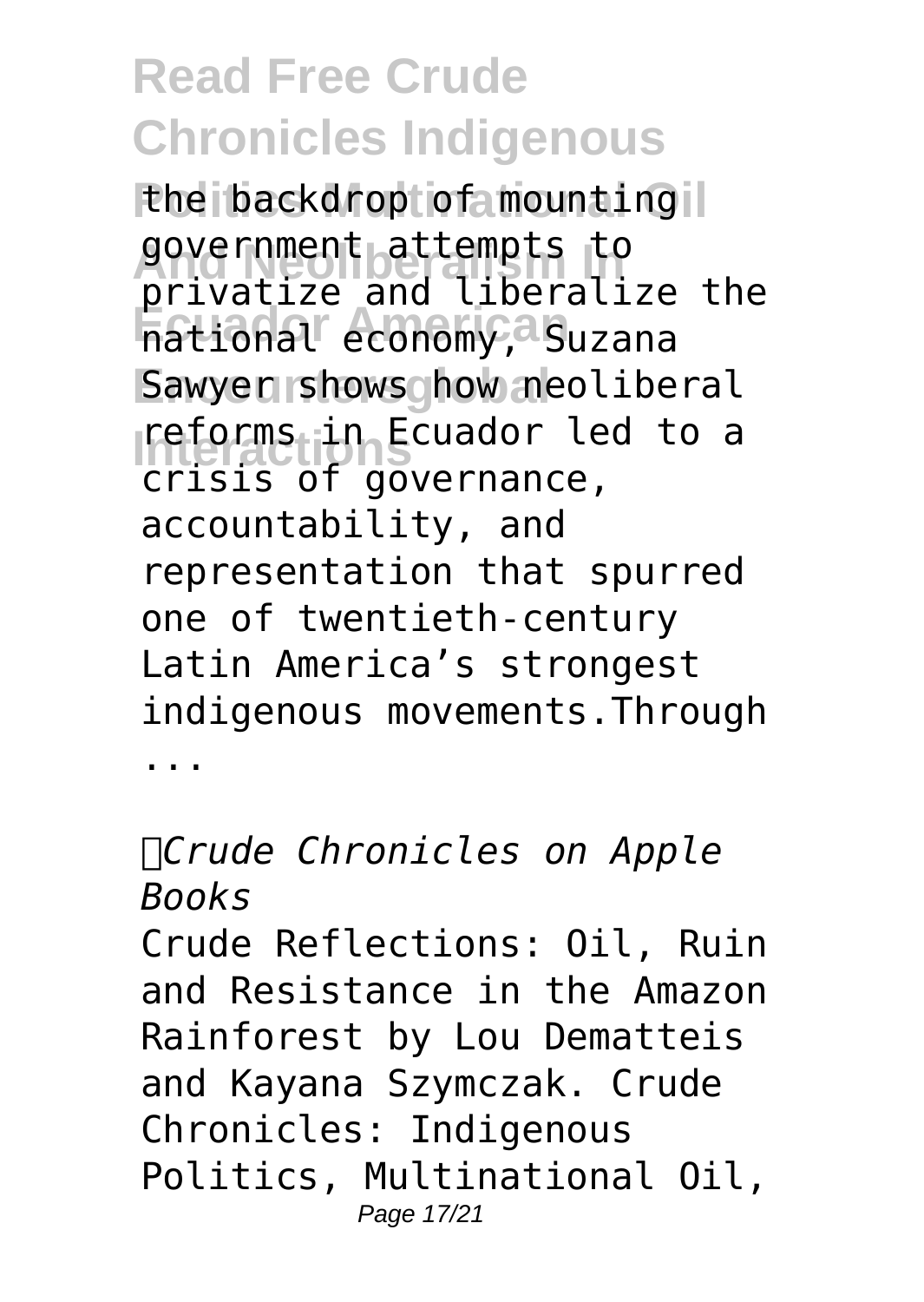**Politics Multinational Oil** and Neoliberalism in Ecuador by Suzana Sawyer. Green **Ecuador American** Keep Oil Underground by Mauro Burzioglobal Gold: The Amazon Fight to

# **Interactions** *Crude*

Crude Chronicles will surely become a key reference point in future debates about the cultural politics of nature."-Peter Brosius, University of Georgia "Crude Chronicles offers a firsthand account of the complex and contested politics of land and oil in Ecuador during the 1990s. . . . it is an engaged analysis of the micropolitics of neoliberalisation"--Jrnl Latin American Studies, May Page 18/21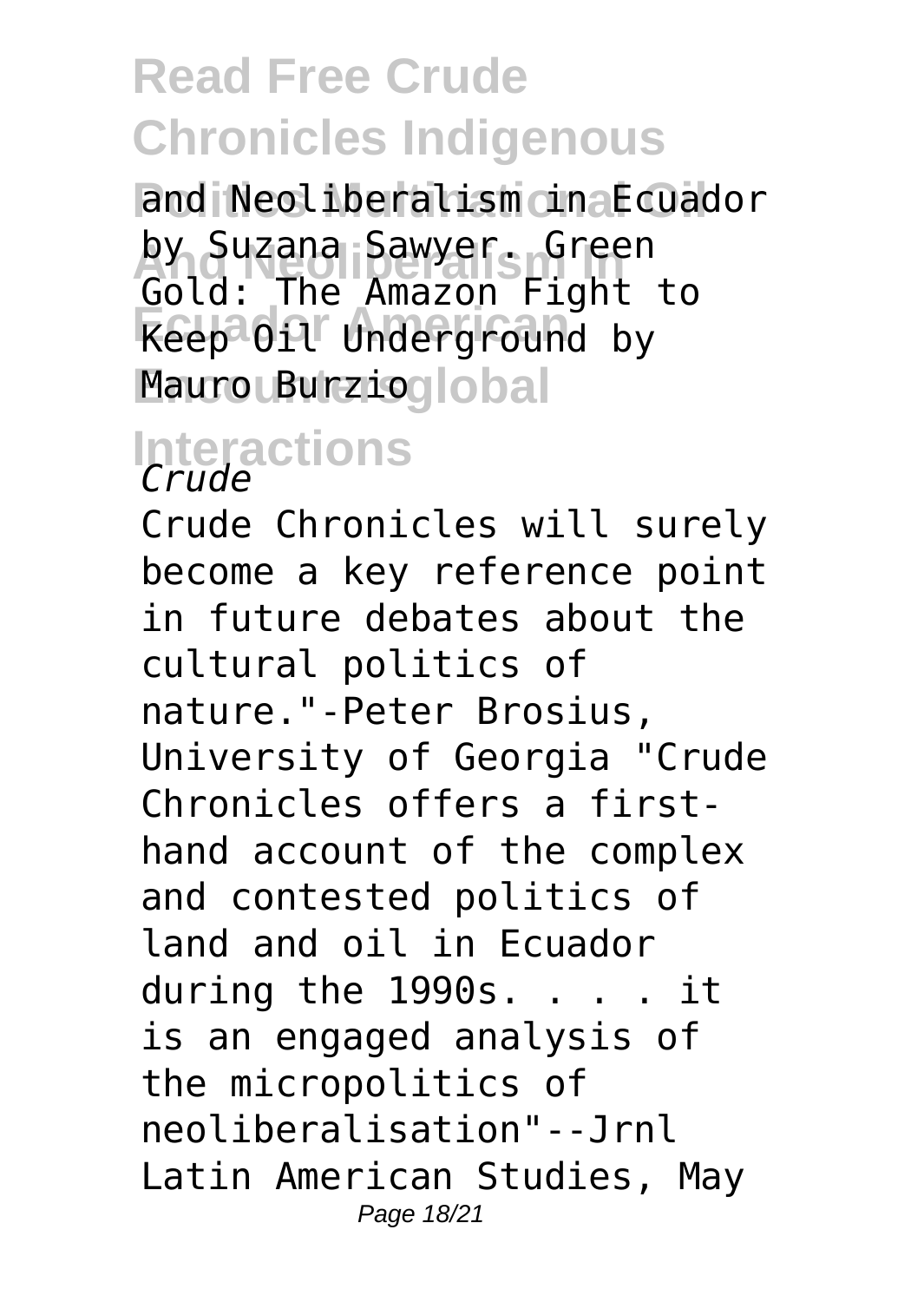2006, c" Crude Chronicles seamtessty weaves the<br>compelling richness of an **Exceptional ethnographic** ... **Encountersglobal Interactions** *American Encounters/Global* seamlessly weaves the *Interactions Ser.: Crude ...* Crude Chronicles: Indigenous Politics, Multinational Oil, and Neoliberalism in Ecuador. Durham, NC : Duke University Press . Secretaría de Hidrocarburos Ecuador [Ecuadorian Secretary of Hydrocarbons] .

*Indigenous Women's Activism, Ecofeminism, and Extractivism ...* Crude Chronicles traces the emergence during the 1990s of a highly organized Page 19/21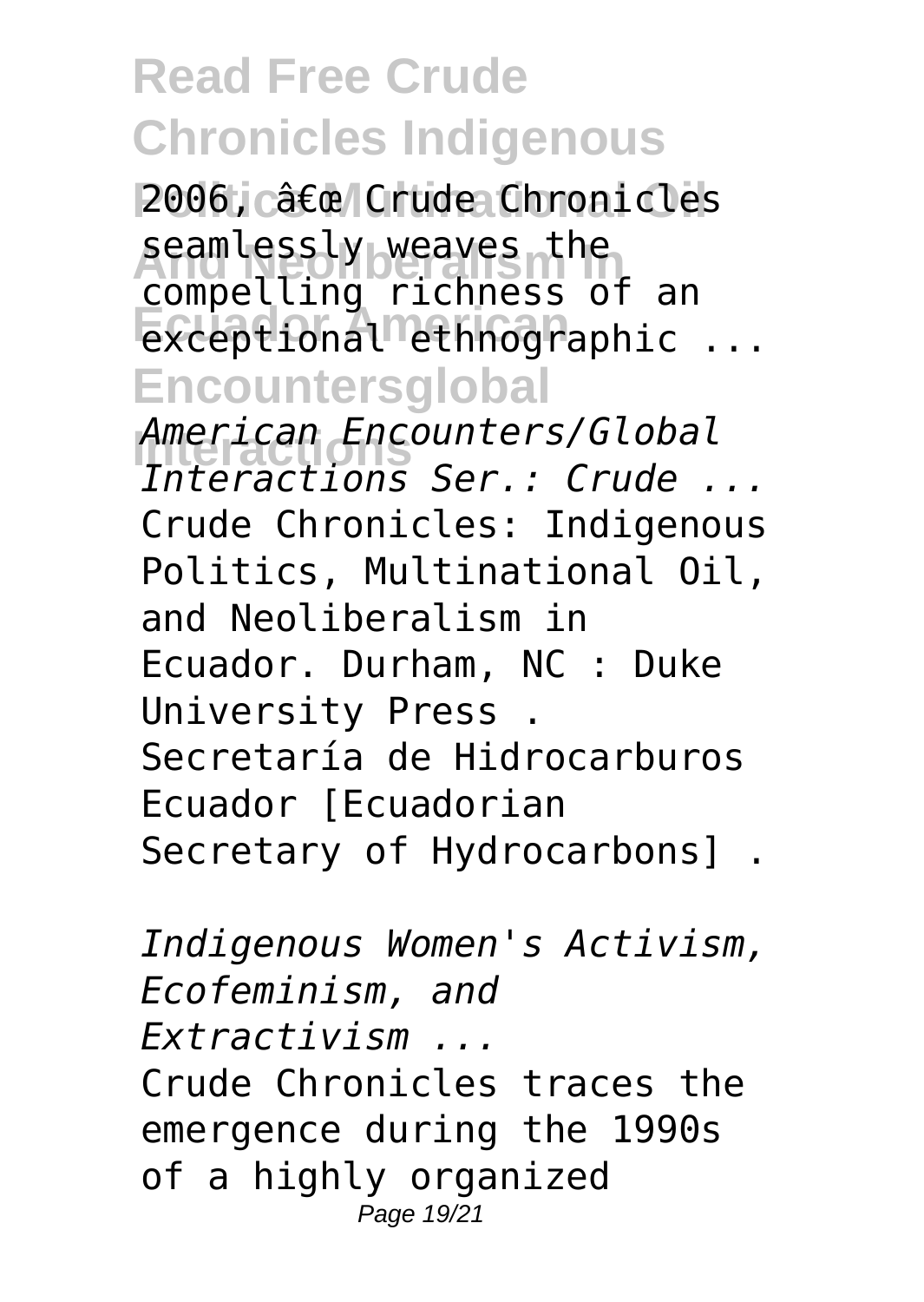indigenous movement and its **And Neoliberalism In** struggles against a U. S. **Ecuador American** neoliberal policies. **Encountersglobal Interactions** *Politics, Multinational Oil* oil company and Ecuadorian *Crude Chronicles: Indigenous*

*...*

The art of listening: Collaboration between international environmental NGOs and indigenous peoples in the Amazon basin of Brazil. Worldwatch. Google Scholar. Coumans, C., Nettleton, G. (2000). ... Crude chronicles: Indigenous politics, multinational oil, and neoliberalism in Ecuador. Durham: Duke University Press.